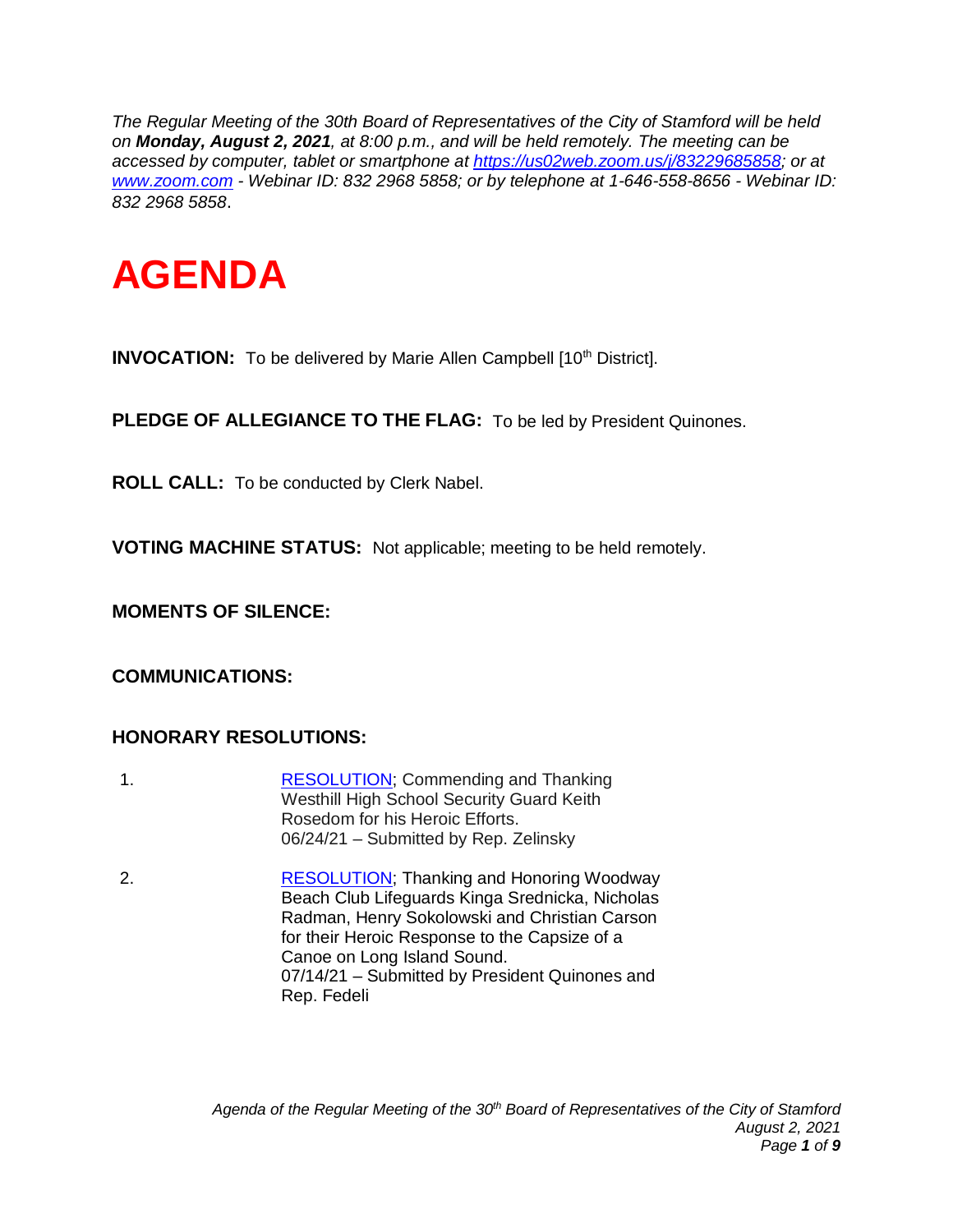**PUBLIC PARTICIPATION SESSION:**

## **STANDING COMMITTEES**

*[Minutes](http://www.boardofreps.org/Data/Sites/43/userfiles/committees/steering/reports/2021/210712.pdf) & [Video](http://cityofstamford.granicus.com/player/clip/10687)*

**STEERING COMMITTEE:** Meeting: Monday, July 12, 2021 *[Attendance](http://www.boardofreps.org/Data/Sites/43/userfiles/committees/steering/attend/2021/210712_steering_attend.pdf) & [Votes](http://www.boardofreps.org/Data/Sites/43/userfiles/committees/steering/votes/2021/210712_steering_vote.pdf)* 7:00 p.m. – By Webinar

#### **APPOINTMENTS COMMITTEE**: **Annie Summerville, Chair**

**Denis Patterson, Vice Chair**

**FISCAL COMMITTEE: Monica Di Costanzo, Chair** *[Attendance](http://www.boardofreps.org/Data/Sites/43/userfiles/committees/fiscal/attend/2021/f210726_attend.pdf) & [Votes](http://www.boardofreps.org/Data/Sites/43/userfiles/committees/fiscal/votes/2021/f210726_vote.pdf)* **Lindsey Miller, Vice Chair** *[Minutes](http://www.boardofreps.org/Data/Sites/43/userfiles/committees/fiscal/reports/2021/f210726.pdf)* & *Video* Meeting: Monday, July 26, 2021 7:00 p.m. – by Webinar

- 1. [F30.487](http://www.boardofreps.org/Data/Sites/43/userfiles/committees/fiscal/items/2021/f30487.pdf) \$7,100.00 ADDITIONAL APPROPRIATION (Operating Budget); Town Clerk, Special Election for State Senate Seat 36 (Source of Funds – Contingency). 07/07/21 – Submitted by Mayor Martin 07/08/21 – Approved by Board of Finance 5-0-0 **07/26/21 – Approved by Committee 7-0-0**
- 2. [F30.488](http://www.boardofreps.org/Data/Sites/43/userfiles/committees/fiscal/items/2021/f30488.pdf) \$52,700.00 ADDITIONAL APPROPRIATION (Operating Budget); Registrar of Voters, Special Election for State Senate Seat 36 (Source of Funds – Contingency). 07/07/21 – Submitted by Mayor Martin 07/08/21 – Approved by Board of Finance 5-0-0 **07/26/21 – Approved by Committee 7-0-0**
- 3. [F30.486](http://www.boardofreps.org/Data/Sites/43/userfiles/committees/fiscal/items/2021/f30486.pdf) REVIEW; ERP Process and Progress. 06/25/21 – Submitted by Jay Fountain **07/26/21 – Report Made & Held by Committee 7- 0-0**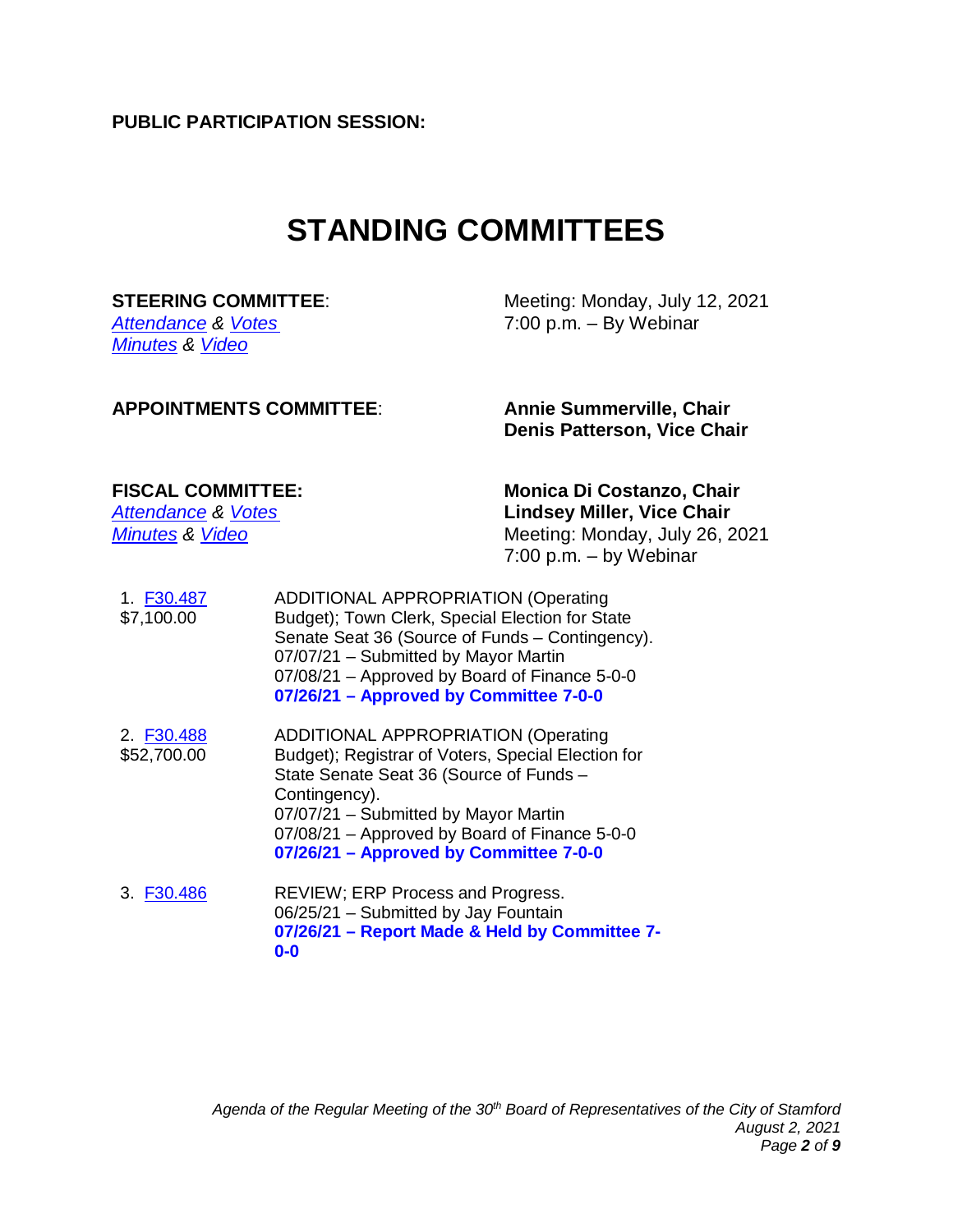*[Attendance](http://www.boardofreps.org/Data/Sites/43/userfiles/committees/legrules/attend/2021/lr210720_attend.pdf) & [Votes](http://www.boardofreps.org/Data/Sites/43/userfiles/committees/legrules/votes/2021/lr210720_vote.pdf)* **Elise Coleman, Vice Chair** *[Minutes](http://www.boardofreps.org/Data/Sites/43/userfiles/committees/legrules/reports/2021/lr210720.pdf) & [Video](http://cityofstamford.granicus.com/player/clip/10712?view_id=14&redirect=true)* Meeting: Tuesday, July 20, 2021 7:00 p.m. – By Webinar

1. [LR30.109](http://www.boardofreps.org/lr30109.aspx) ORDINANCE for public hearing and final adoption; Creating a Stamford Appointments Commission. 05/05/21 – Submitted by President Quinones and Rep. Stella 05/18/21 –Held by Committee 8-0-0 06/22/21 –Approved by Committee 9-0-0 **07/20/21 – Approved by Committee 9-0-0**

#### *As a Secondary Committee: Appointments*

- 2. **[LR30.110](http://www.boardofreps.org/lr30110.aspx)** ORDINANCE for public hearing and final adoption; Concerning a Tax Abatement Agreement Between the City of Stamford and St. John Urban Development Corporation. 05/08/21 – Submitted by Mayor Martin 06/22/21 –Approved by Committee 9-0-0 **07/20/21 – Approved by Committee 9-0-0**
- 3. [LR30.103](http://www.boardofreps.org/lr30103.aspx) ORDINANCE for final adoption; Potential Amendment to [§111-6](https://library.municode.com/ct/stamford/codes/code_of_ordinances?nodeId=COOR_CH111PUSAANWE_S111-6DO) of the Code of Ordinances, Relating to the Control of Dogs. 12/07/20 – Submitted by Reps. Jacobson, Sherwood and Zelinsky 12/22/20 – Held by Committee 8-0-0 01/19/21 – Held by Committee 8-0-1 02/16/21 – Report Made & Held by Committee 9-0-0 03/26/21 – Held by Committee 9-0-0 04/20/21 – Held by Committee 6-0-0 05/18/21 – Approved by Committee, as amended, 8-0-0 06/22/21 – Public Hearing Held and Approved by Committee, as amended, 9-0-0 07/06/21 – Held by Full Board **07/20/21 – Approved by Committee, as amended, 8-0-1** 4. [LR30.116](http://www.boardofreps.org/lr30116.aspx) ORDINANCE for publication; Amending Code of
- Ordinances Chapter 155 Lighting, [§155-9,](https://library.municode.com/ct/stamford/codes/code_of_ordinances?nodeId=COOR_CH155LI_S155-9EN) Enforcement. 05/12/21 – Submitted by Mayor Martin **07/20/21 – Approved by Committee 9-0-0**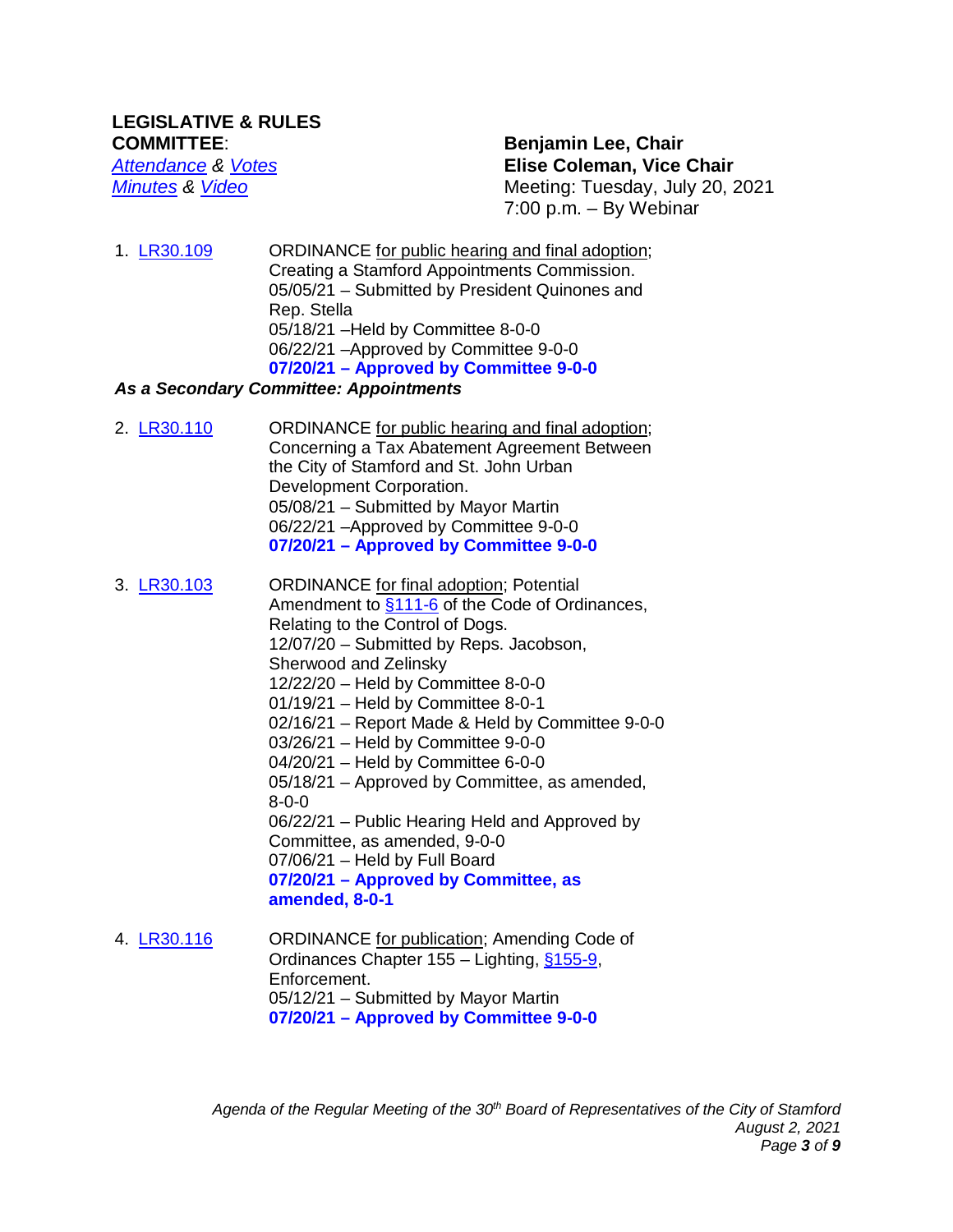5. [LR30.075](http://www.boardofreps.org/lr30075.aspx) RESOLUTION; Relating to Email List Compilation and Use. (formerly [C30.018\)](http://www.boardofreps.org/c30018.aspx) 05/08/19 – Submitted by Rep. Lion 05/16/19 – Approved by Committee, as amended, 5-0-0 06/03/19 – Held by Full Board 08/05/19 – Held by Full Board and Moved to L&R 08/20/19 – Held by Committee 6-0-0 10/15/19 – Moved to Pending **07/20/21 – Held by Committee 9-0-0**

**PERSONNEL COMMITTEE:** Mary Fedeli, Co-Chair<br>Attendance & Votes Mary Renaming Attendance & Votes *[Attendance](http://www.boardofreps.org/Data/Sites/43/userfiles/committees/personnel/attend/2021/p210721_attend.pdf) & [Votes](http://www.boardofreps.org/Data/Sites/43/userfiles/committees/personnel/votes/2021/p210721_vote.pdf)* **Anabel Figueroa, Co-Chair** *[Minutes](http://www.boardofreps.org/Data/Sites/43/userfiles/committees/personnel/reports/2021/p210721.pdf)* & *[Video](http://cityofstamford.granicus.com/player/clip/10719?view_id=14&redirect=true)* Meeting: Wednesday, July 21, 2021 7:00 p.m. – by Webinar

- 1. [P30.070](http://www.boardofreps.org/p30070.aspx) ORDINANCE for public hearing and final adoption; Creating the Position of Chief Information Officer. 06/01/21 – Submitted by Mayor Martin 06/23/21 – Approved by Committee 7-1-0 **07/21/21 – Approved by Committee 7-1-0**
- 2. [P30.071](http://www.boardofreps.org/p30071.aspx) ORDINANCE for public hearing and final adoption; Creating the Position of Diversity, Equity and Inclusion Officer. 06/01/21 – Submitted by Mayor Martin 06/23/21 – Approved by Committee 6-2-0 **07/21/21 – Approved by Committee 6-2-0**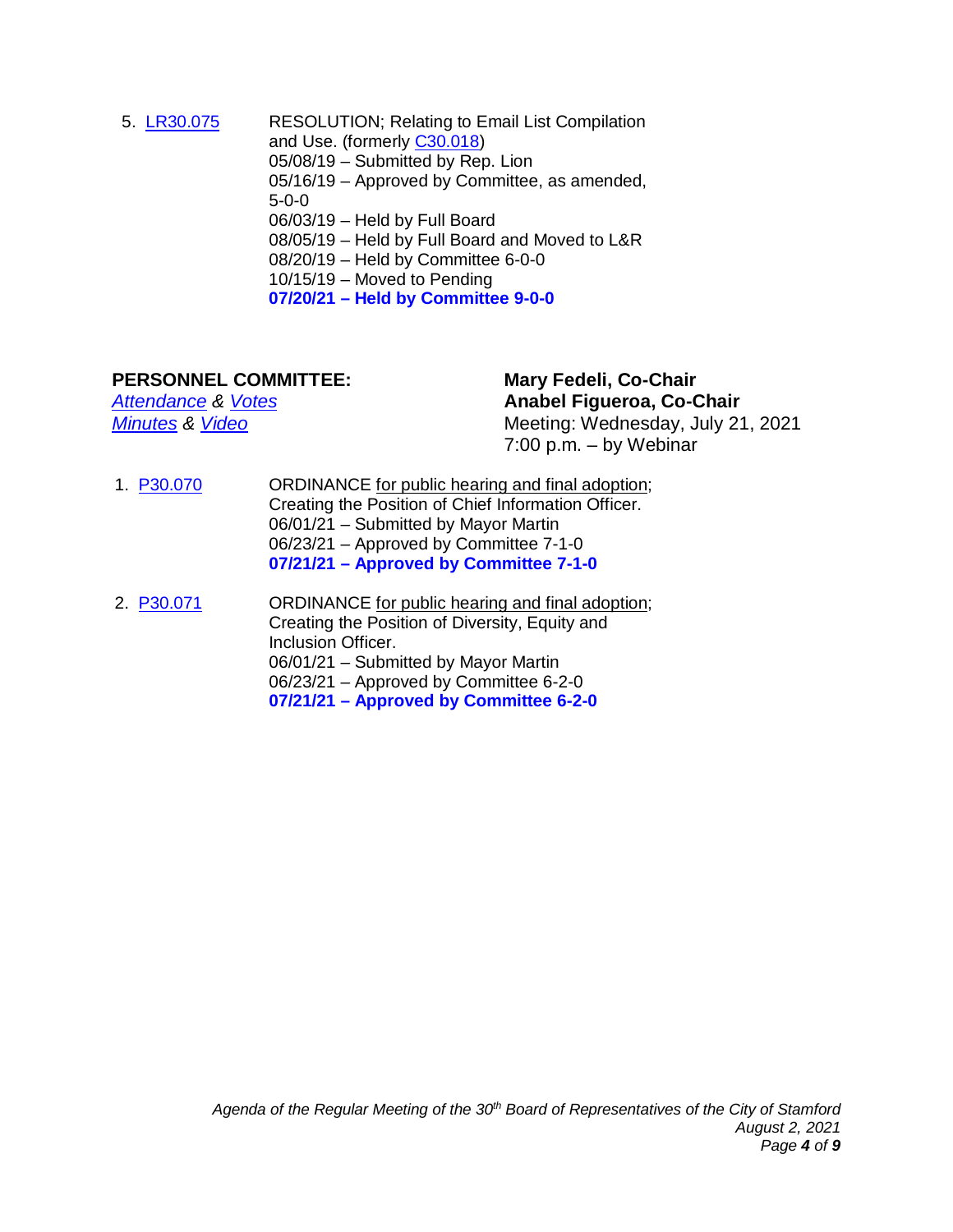### **LAND USE/URBAN REDEVELOPMENT COMMITTEE**: **Virgil de la Cruz, Co-Chair**

### **Bradley Michelson, Co-Chair** Meeting: Wednesday, July 28, 2021 7:00 p.m. – by Webinar **- CANCELLED**

1. [LU30.022](http://www.boardofreps.org/lu30022.aspx) REVIEW; Feasibility of Enacting an Ordinance to Regulate Short-Term Rentals of Private Dwellings. 12/04/18 – Submitted by Reps. Pratt and Zelinsky 01/02/19 – Report Made & Held in Committee 01/14/19 – Moved to Pending 01/27/21 – Held by Committee 02/24/21 – Report Made & Held by Committee 5-0-0 03/24/21 – Held by Committee 8-0-0 06/30/21 – Held by Committee

#### **OPERATIONS COMMITTEE**: **Jonathan Jacobson., Chair**

*[Attendance](http://www.boardofreps.org/Data/Sites/43/userfiles/committees/operations/attend/2021/o210727_attend.pdf) & [Votes](http://www.boardofreps.org/Data/Sites/43/userfiles/committees/operations/votes/2021/o210727_vote.pdf)* **John R. Zelinsky, Vice Chair** *[Minutes](http://www.boardofreps.org/Data/Sites/43/userfiles/committees/operations/reports/2021/o210727.pdf)* & *Video* Meeting: Tuesday, July 27, 2021 6:30 p.m. – by Webinar

- 1. [O30.098](http://www.boardofreps.org/o30098.aspx) RESOLUTION; BOR's Recommendation on the use of the Old Police Station to the Mayor. 07/06/21 – Submitted by Rep. Jacobson **07/27/21 – Held by Committee and public hearings approved, 8-0-0**
- 2. [O30.094](http://www.boardofreps.org/o30094.aspx) ORDINANCE for publication; Prohibiting the Use and Application of Non-Organic Pesticides, Fungicides, Insecticides, Herbicides, Rodenticides or Fertilizer on City-Owned Properties. 06/07/21 – Submitted by Reps. Sherwood, Jacobson, Figueroa, Cottrell, Patterson, Saftic, Stella, Zelinsky and Pratt and Mayor Martin 06/29/21 – Held by Committee 9-0-0 **07/27/21 – Approved by Committee, as amended, 8-0-0**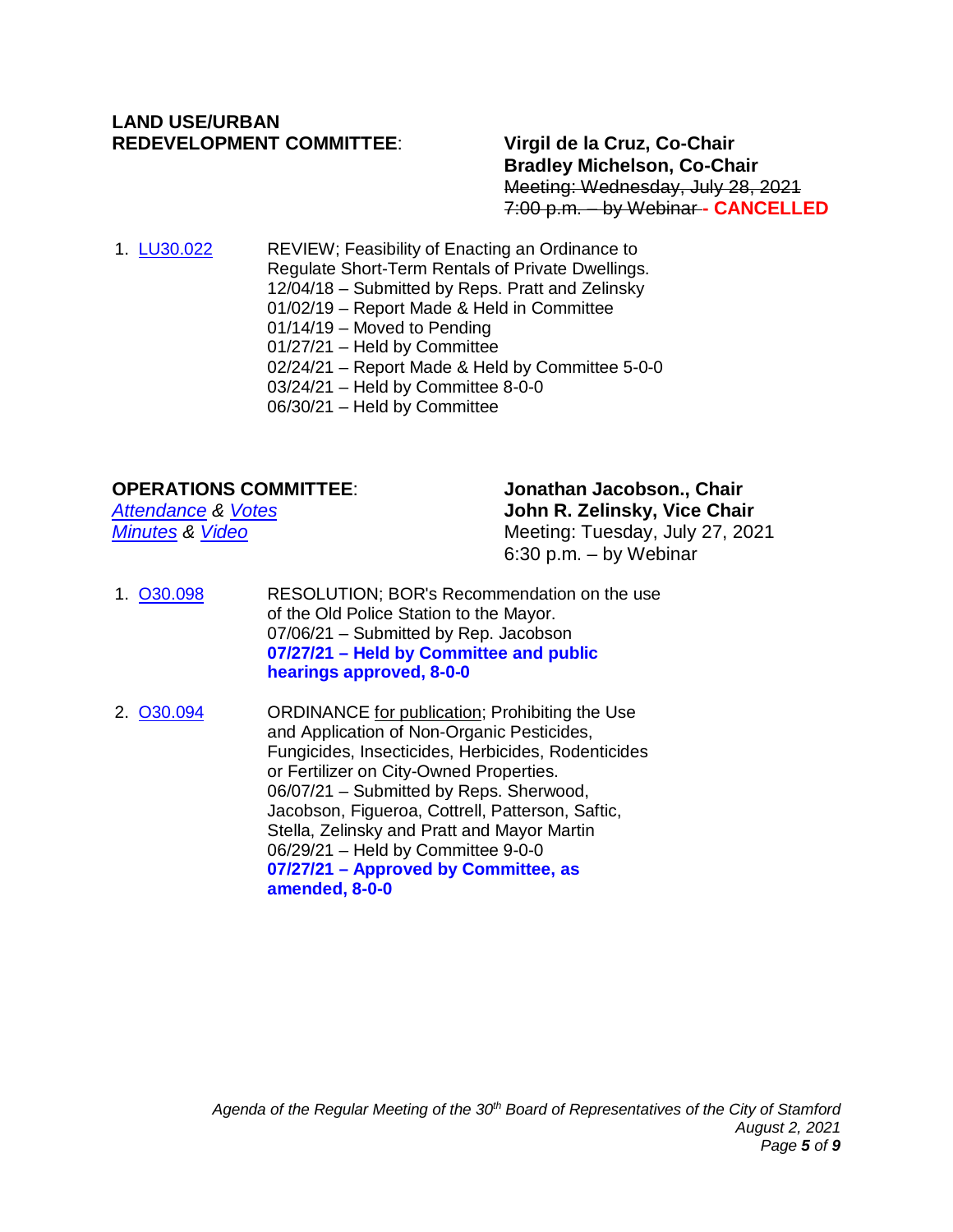- 3. [O30.065](http://www.boardofreps.org/o30065.aspx) REVIEW; West Main Street Bridge. 12/04/2019 – Submitted by Mayor Martin 12/30/19 – Held in Committee 7-0-0 01/28/20 – Report Made & Held by Committee 8-0-0 02/26/20 – Held by Committee 5-0-0 12/29/20 – Report Made & Held by Committee 6-0-0 01/11/21 – Moved to Pending 05/25/21 – Report Made & Held by Committee 9-0-0 06/29/21 – Held by Committee 9-0-0 **07/27/21 – Report Made and Held by Committee, 8-0-0**
- 4. O30.099 APPROVAL; Creation of an Operations Committee Review Item Subcommittee. 07/06/21 – Submitted by Rep. Jacobson **07/27/21 – No Action Taken**

#### **PUBLIC SAFETY & HEALTH COMMITTEE**: **Jeffrey Stella, Chair**

*[Attendance](http://www.boardofreps.org/Data/Sites/43/userfiles/committees/publicsafety/attend/2021/ps210729_attend.pdf) & [Votes](http://www.boardofreps.org/Data/Sites/43/userfiles/committees/publicsafety/votes/2021/ps210729_vote.pdf)* **Eric Morson, Vice Chair** *[Minutes](http://www.boardofreps.org/Data/Sites/43/userfiles/committees/publicsafety/reports/2021/ps210729.pdf) & [Video](http://cityofstamford.granicus.com/player/clip/10736)* Meeting: Thursday, July 29, 2021 6:30 p.m. – by Webinar

- 1. [PS30.095](http://www.boardofreps.org/ps30095.aspx) ORDINANCE for public hearing and final adoption; Amending [Chapter 179, Article IV](https://library.municode.com/ct/stamford/codes/code_of_ordinances?nodeId=COOR_CH179PESTVESO_ARTIVMOSTVE) of the Code of Ordinances to Remove the Food Truck Committee from the Permitting Process. 05/05/21 – Submitted by President Quinones 05/19/21 – Approved by Committee 8-0-0 06/14/21 – Held at Steering **07/29/21 – Approved by Committee, 8-0-0**
- 2. [PS30.088](http://www.boardofreps.org/ps30088.aspx) RESOLUTION and public hearing; Requiring Gun Owners to Produce Their Licenses When Asked by Law Enforcement Officers. 01/25/21 – Submitted by Reps. Stella, Pratt and Curtis and Mayor Martin 02/25/21 – Approved by Committee, 6-0-2 03/01/21 – Held by Full Board 03/08/21 – Moved to Pending **07/29/21 – Held by Committee, 4-3-1**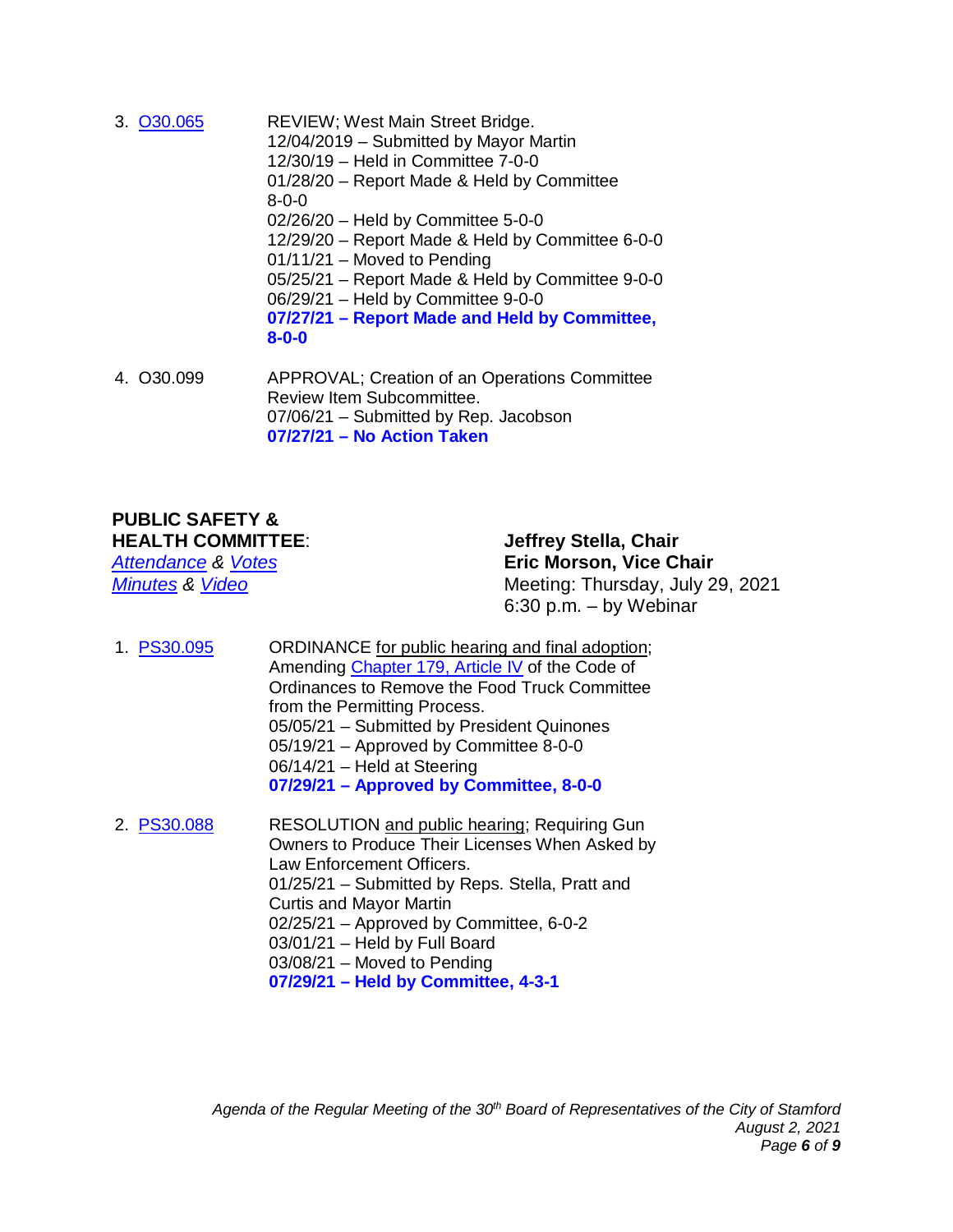3. PS30.097 REVIEW; Code of Ordinances [Chapter 167;](https://library.municode.com/ct/stamford/codes/code_of_ordinances?nodeId=COOR_CH167NUBU)  [Numbering of Buildings;](https://library.municode.com/ct/stamford/codes/code_of_ordinances?nodeId=COOR_CH167NUBU) Particularly Compliance Citywide; Issues Found by First Responders (Police, Fire And EMS) Locating Addresses; and Ways to Increase Awareness of Importance of Proper Signage Identifying Houses and Buildings. 06/09/21 – Submitted by Rep. Curtis 06/14/21 – Held at Steering **07/29/21 – Report Made**

4. PS30.043 REVIEW; Possible Requirement of Commercial and Industrial Buildings and Structures that Utilize Truss Type Construction to be Marked by a Sign or Symbol That Informs People Conducting Fire Control and Other Emergency Operations of the Existence of Truss Construction. 06/05/19 – Submitted by Reps. Stella and Pratt 09/26/19 – Held by Committee 4-0-1 10/15/19 – Held at Steering 12/09/19 – Held at Steering 01/13/20 – Held at Steering 02/27/20 – Held by Committee 08/10/20 – Moved to Pending **07/29/21 – Held by Committee, 8-0-0**

#### **PARKS & RECREATION COMMITTEE**: **Dennis Mahoney, Chair**

**Raven Matherne, Vice Chair** Meeting: Tuesday, July 20, 2021 7:00 p.m. – By Webinar **- CANCELLED**

1. **[PR30.066](http://www.boardofreps.org/data/sites/43/userfiles/committees/parksrec/items/2021/pr30066_zelinsky_email_210618.pdf)** REVIEW; Eliminating Beach Pass Charges for Stamford Residents. 06/09/21 – Submitted by Reps. Zelinsky and Cottrell

#### **EDUCATION COMMITTEE**: **Megan Cottrell, Chair**

#### **HOUSING/COMMUNITY DEVELOPMENT/ SOCIAL SERVICES COMMITTEE**: **Gloria DePina, Chair**

**Lila Wallace, Vice Chair**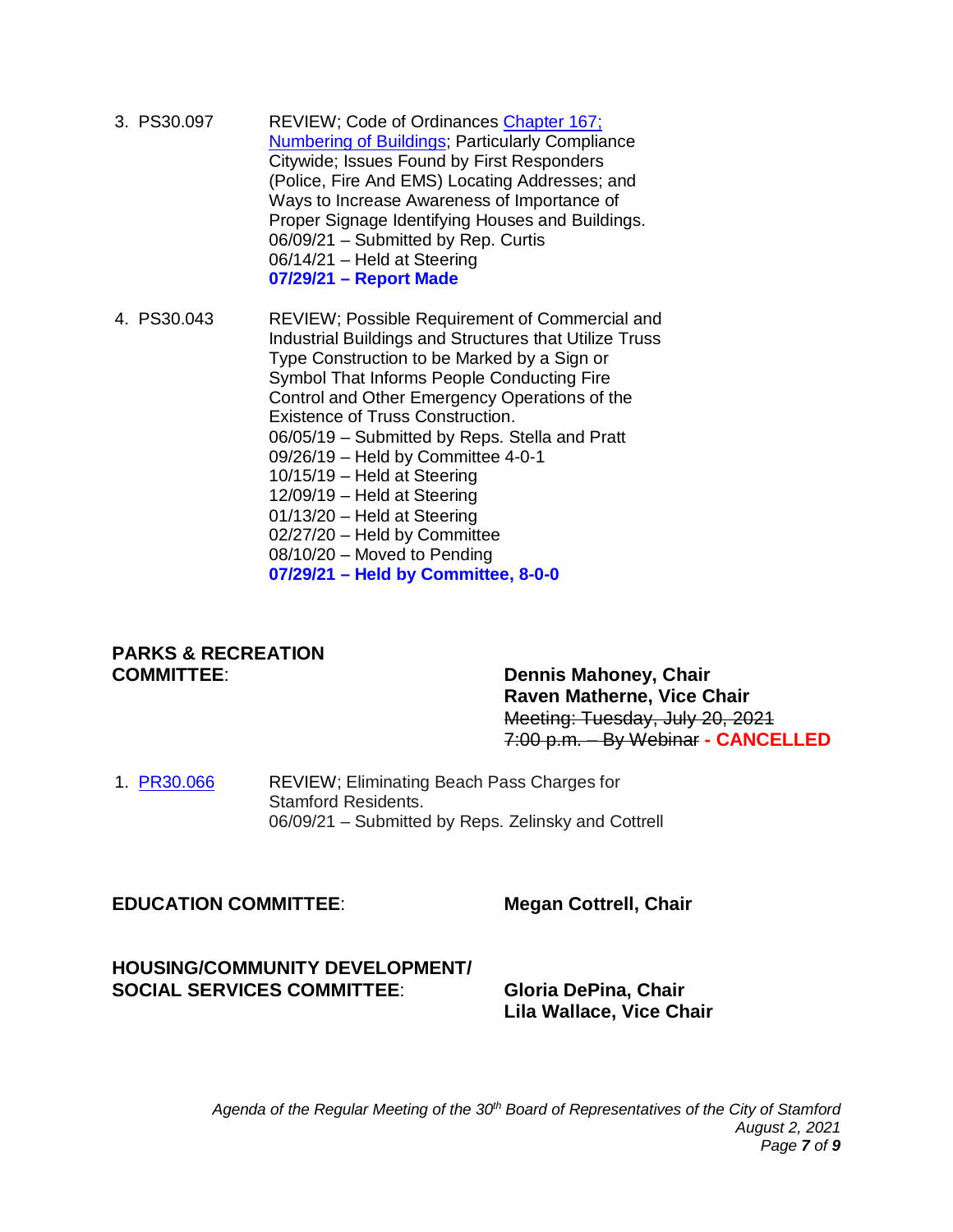### **TRANSPORTATION COMMITTEE**: **David Watkins, Chair**

# **Mavina Moore, Vice Chair**

# **STATE & COMMERCE COMMITTEE: Lindsey Miller, Chair**

*[Attendance](http://www.boardofreps.org/Data/Sites/43/userfiles/committees/statecomm/attend/2021/sc210722_attend.pdf)* **Robert Roqueta, Vice Chair** *Meeting: Thursday, July 22, 2021* 7:00 p.m. – By Webinar

- 1. [SC30.042](http://www.boardofreps.org/data/sites/43/userfiles/committees/statecomm/items/2021/sc30042_update_210722.pdf) REVIEW; Economic Development in City of Stamford. 07/06/21 – Submitted by Rep. Miller **07/22/21 – Report Made**
- 2. [SC30.043](http://www.boardofreps.org/sc30043.aspx) REVIEW; Effectiveness of CT Transit bus service in the City of Stamford. 07/06/21 – Submitted by Reps. de la Cruz, Watkins and Stella **07/22/21 – Report Made**

### **SPECIAL COMMITTEES**

| <b>OUTSIDE COUNSEL COMMITTEE:</b> | <b>Matthew Quinones, Chair</b>  |
|-----------------------------------|---------------------------------|
| Attendance                        | Meeting: Tuesday, July 20, 2021 |
| <b>Minutes &amp; Video</b>        | $6:00$ p.m. $-$ By Webinar      |

## *Possibly in Executive Session:*

- REVIEW; Update on High Ridge Real Estate Owner, LLC v Board of Representatives. 07/07/21 – Submitted by Pres. Quinones **07/20/21 – Report Made**
- 2. OC30.023 REVIEW; Update on Strand/BRC v Board of Representatives. 07/07/21 – Submitted by Pres. Quinones **07/20/21 – Report Made**